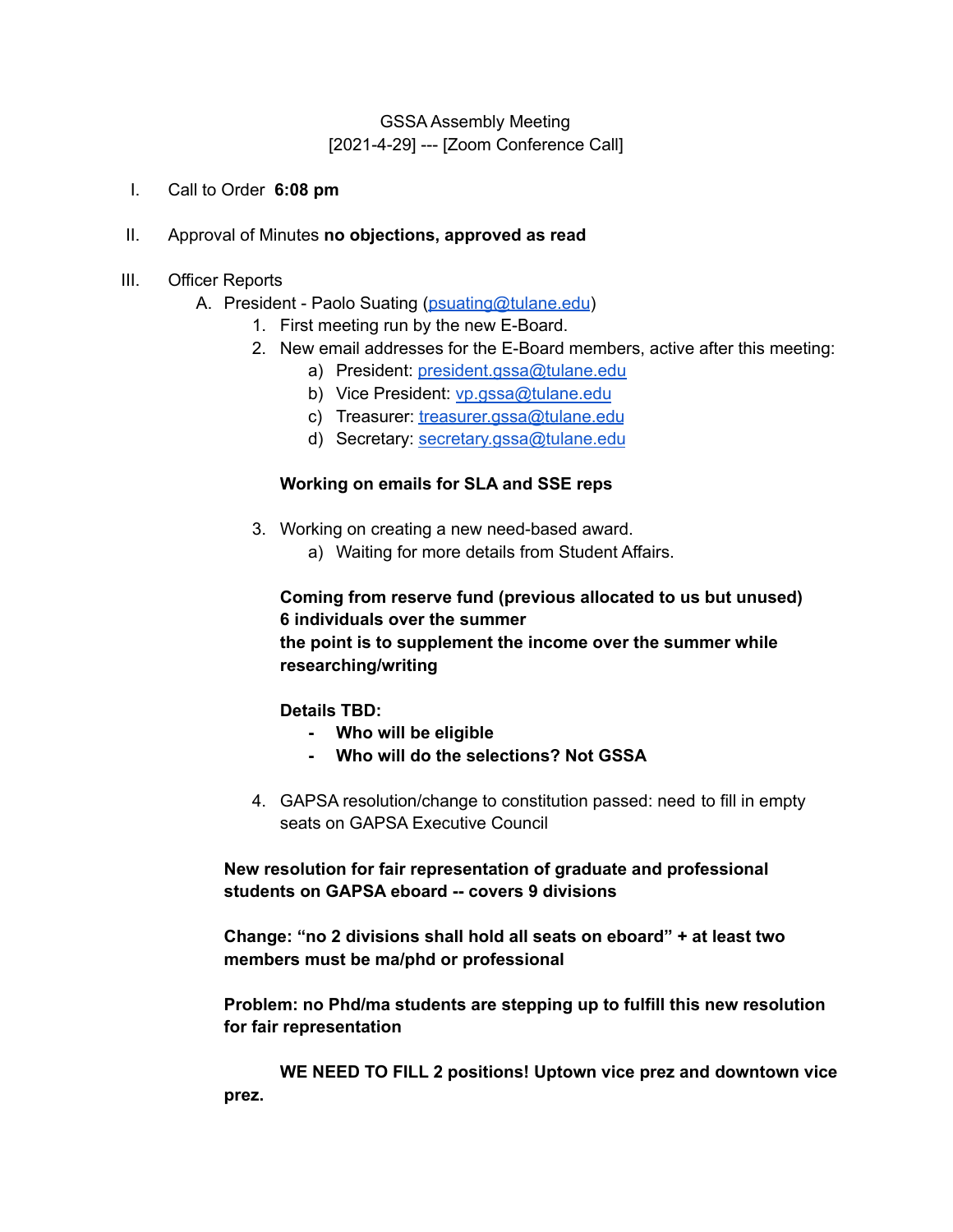**If you are interested:**

- **- Job details on GAPSA website**
- **- https://gapsa.tulane.edu/content/executive-council**
- B. Vice President Anika Tabassum ([atabassum@tulane.edu](mailto:atabassum@tulane.edu))
	- 1. Crawfish fest boil happened -thanks to Sophie!
	- 2. Sophie and I are working together for the end of the semester rep appreciation event.
		- a) Tentative date May 28th ,2021 6 pm
			- **i) 2 hours**
			- **ii) Date scheduled on wavesync application**
		- b) Budget needs to be asked- \$3000

Problem: **don't have quorum (only 26 people)**

### **Discussion of possible options**

- **1. Suspend rules for quorum today**
- **2. Vote by email**
- **3. Call another email**

**Motion to suspend rule for quorum ONLY FOR TODAY - 2nded - approved**

**Motion to fund the #3000 rep appreciation event - 2nded - approved !**

- c) Venue TBD
- d) We will need sober volunteer for it
- e) Event committee meeting once it gets approved
- 3. GAPSA needs sober volunteer for their event- please sign in
- C. Treasurer Nirasha Thilakaratne (*gthilakaratne@tulane.edu*)
	- 1. Fall travel form now open Deadline August 15th
	- **2. Find the form here:**
		- **a. https://gssa.tulane.edu/travel-funding/**

| <b>Department</b>                                  | <b>Date</b> | <b>Event</b>                                                                                                   | <b>Time/Location</b>                   | Amount<br>requested |
|----------------------------------------------------|-------------|----------------------------------------------------------------------------------------------------------------|----------------------------------------|---------------------|
| <b>Biomedical</b><br>Engineering/<br>Bioinnovation | 6/4/2021    | <b>BME AND</b><br><b>BIOINNOVATION</b><br><b>GRADUATE</b><br><b>STUDENT</b><br>POST-QUAL<br><b>CELEBRATION</b> | Dat Dog - 5030<br><b>Freret Street</b> | \$250               |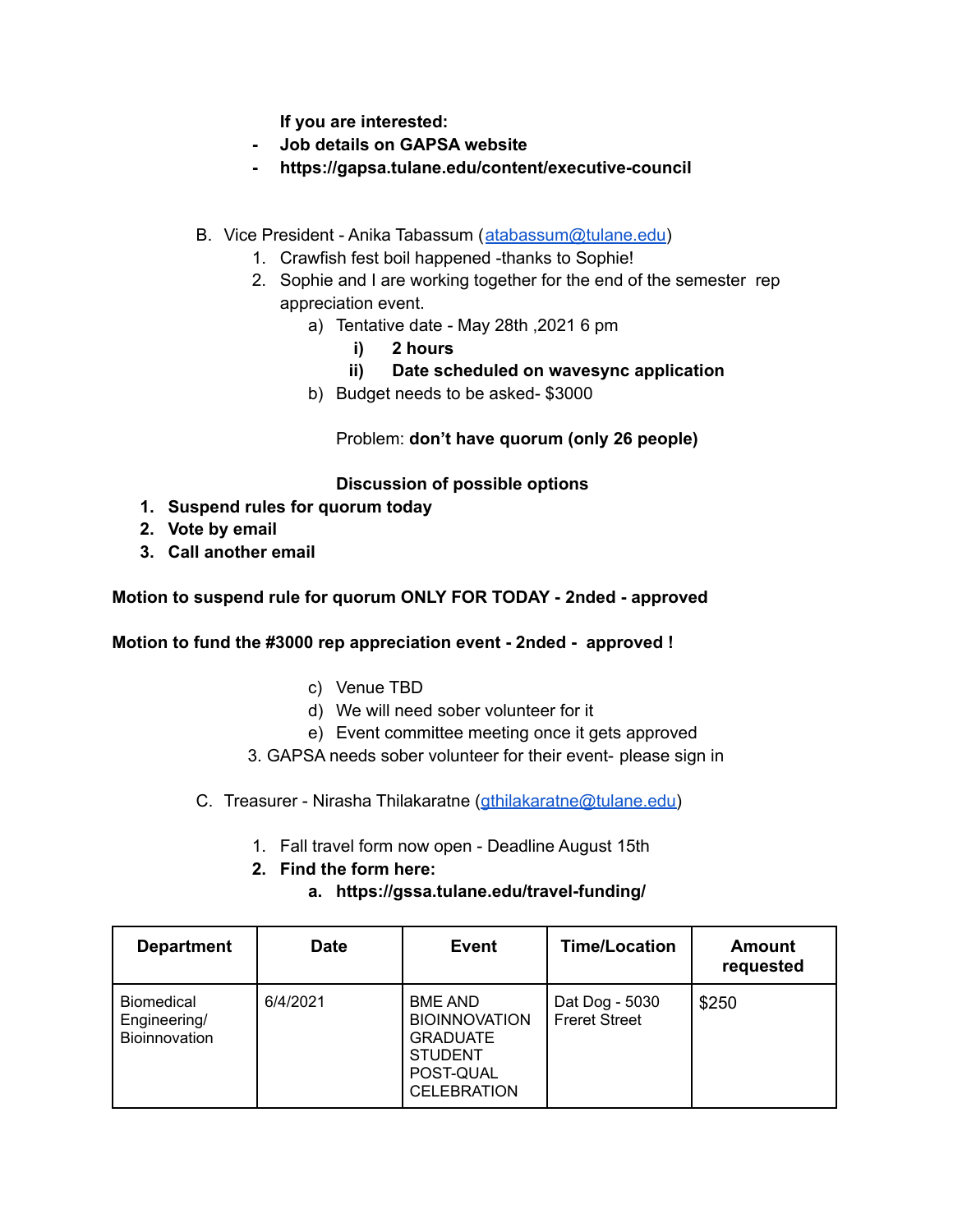# **For celebrating post-qualifying exams, and department partially funds.**

**Motion - 2nd - approved**

- D. Secretary Alyssa Walker ([awalker11@tulane.edu\)](mailto:awalker11@tulane.edu)
	- 1. Updates to website
	- 2. Department representative transition reminders
		- a) Membership management
			- (1) Listservs
			- (2) Wavesync
		- b) Basic responsibilities of grad rep document
		- c) Transitioning your rep :)
- E. SLA Rep Alejandra Castillo ([mcastil4@tulane.edu\)](mailto:mcastil4@tulane.edu)
	- 1. Please send me an email if you have any updates from your department regarding TA/GSI stipends.
- IV. New Business
	- A. GAPSA Senator Report **Reminders: need to complete elections! Gapsa social event**
	- B. Graduate Council Report
	- **- Everyone on campus is eligible to be vaccinated!**
	- **- Pregnancy.tulane.edu**
	- **- Provost created an audit for thinking about centralizing graduate services, e.g., external marketing and "other academic things"**
	- **- Legacy of the academic year**
		- **- Possibility of keeping online classes, still no solid answer**
	- **- No decisions on whether covid vaccines will be required for everyone**
		- C. SLA Graduate Studies Committee Report
	- **- Approved courses for anthropology and dance**
	- **- International students & case-by-case basis on visas for next year**
	- **- Loosening restrictions on how many online classes students will take**
		- D. OISS Liaison Report
	- **- No updates**
- V. Old Business
	- A. SLA Stipend Raises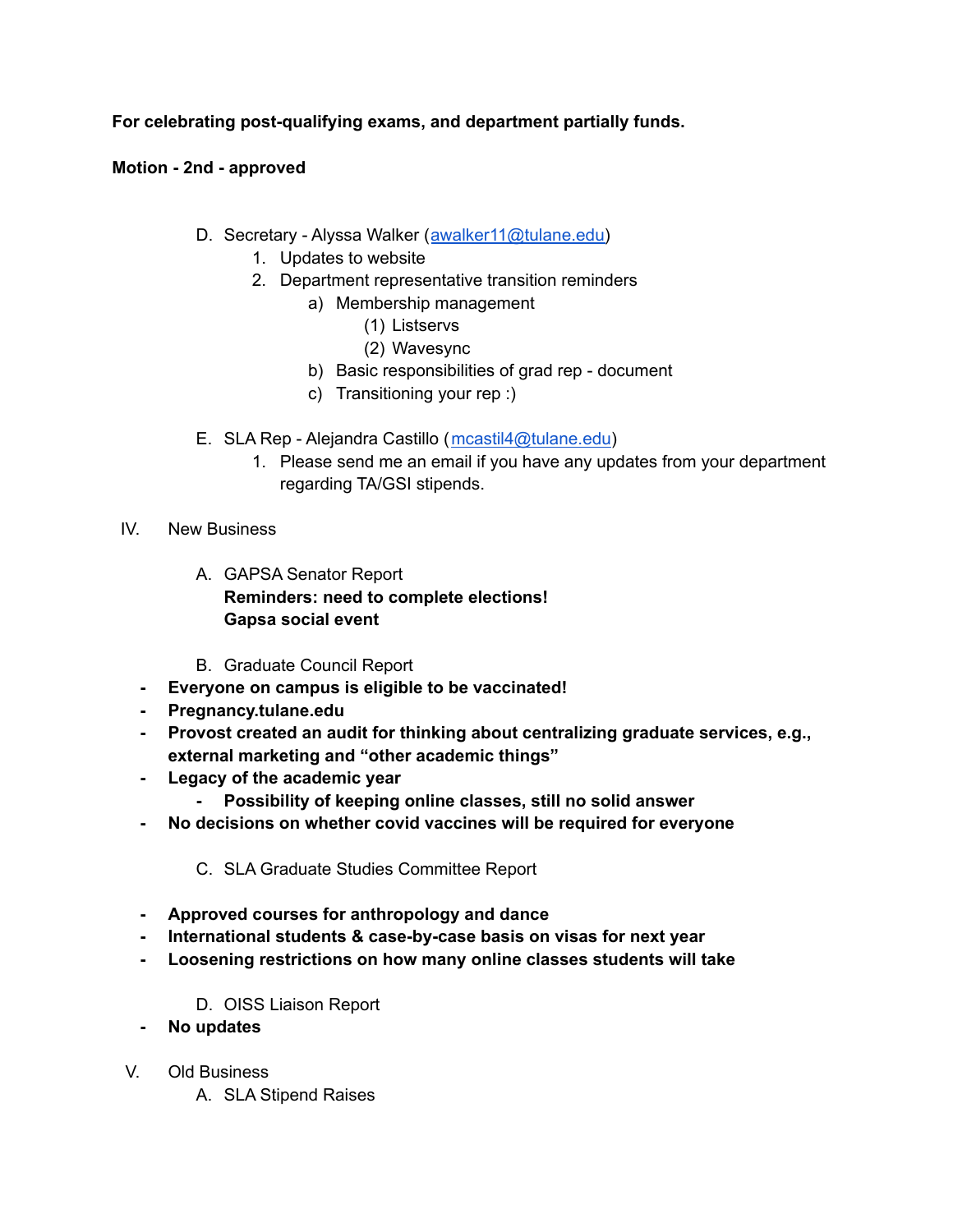- 1. Solidarity Tulane
- 2. Tulane Hullabaloo
- 3. News from Philosophy Department
- 4. News from other departments?
	- **a) Nothing happening with master's raises either**
- B. Problem in Art History
	- 1. Rep: Michael russo
- **- Retroactive change to graduation requirement (independent studies for both this semester and next semester), so students must pay retroactive fees (between \$300-600) and 4+1 must pay full tuition for courses that never happened.**
	- **- Flow of info:**
	- **- DGS said sign up for Independent studies**
	- **- Administration fee \$20/course , but this was expected**
	- **- After, the other fees came in that were not expected.**
- **- Spoken to DGS and SLA (via Schumacher); request to have the fees removed. Response: fees don't stop one from graduating only from getting diploma**
- **- What to do????**
	- **- Advice:**
		- **- Consult the chair with the schedule of class that was in place when you first started the semester, because they are duty bound to follow that catalogue.**
		- **- Paolo will think and send an email to Art History rep.**
	- **- Anecdote:**
		- **- Physics had a change to catalogue and graduate students were informed and allowed to participate in the decision making progress.**

Is this happening in any other departments?

- C. Diversity & Inclusion Meeting
	- 1. Building awareness of needs of undergraduate and graduate students
	- 2. Empowering self-advocacy
	- 3. What do they need to do better on the topics of accessibility, ability, and disability within the Tulane framework of equity, inclusion, and diversity?
	- 4. Contacts:
		- a) Goldman Center: [patrick@tulane.edu](mailto:patrick@tulane.edu)
		- b) [shiss@tulane.edu](mailto:shiss@tulane.edu)
		- c) To be included in more information: [https://docs.google.com/forms/d/e/1FAIpQLSedgmf\\_BYbVWQz6x](https://nam11.safelinks.protection.outlook.com/?url=https%3A%2F%2Fdocs.google.com%2Fforms%2Fd%2Fe%2F1FAIpQLSedgmf_BYbVWQz6xmpoJ-dRstZywnISkV_xRAgXTEu31vrJsA%2Fviewform%3Fusp%3Dsf_link&data=04%7C01%7Cawalker11%40tulane.edu%7C72fcf9b2fca5467df78708d90a809a94%7C9de9818325d94b139fc34de5489c1f3b%7C1%7C0%7C637552369752140168%7CUnknown%7CTWFpbGZsb3d8eyJWIjoiMC4wLjAwMDAiLCJQIjoiV2luMzIiLCJBTiI6Ik1haWwiLCJXVCI6Mn0%3D%7C1000&sdata=u0%2BR5w4M8QOxJYadbSn0HOObvik4wyKFkelwewzbnXI%3D&reserved=0) [mpoJ-dRstZywnISkV\\_xRAgXTEu31vrJsA/viewform?usp=sf\\_link](https://nam11.safelinks.protection.outlook.com/?url=https%3A%2F%2Fdocs.google.com%2Fforms%2Fd%2Fe%2F1FAIpQLSedgmf_BYbVWQz6xmpoJ-dRstZywnISkV_xRAgXTEu31vrJsA%2Fviewform%3Fusp%3Dsf_link&data=04%7C01%7Cawalker11%40tulane.edu%7C72fcf9b2fca5467df78708d90a809a94%7C9de9818325d94b139fc34de5489c1f3b%7C1%7C0%7C637552369752140168%7CUnknown%7CTWFpbGZsb3d8eyJWIjoiMC4wLjAwMDAiLCJQIjoiV2luMzIiLCJBTiI6Ik1haWwiLCJXVCI6Mn0%3D%7C1000&sdata=u0%2BR5w4M8QOxJYadbSn0HOObvik4wyKFkelwewzbnXI%3D&reserved=0)